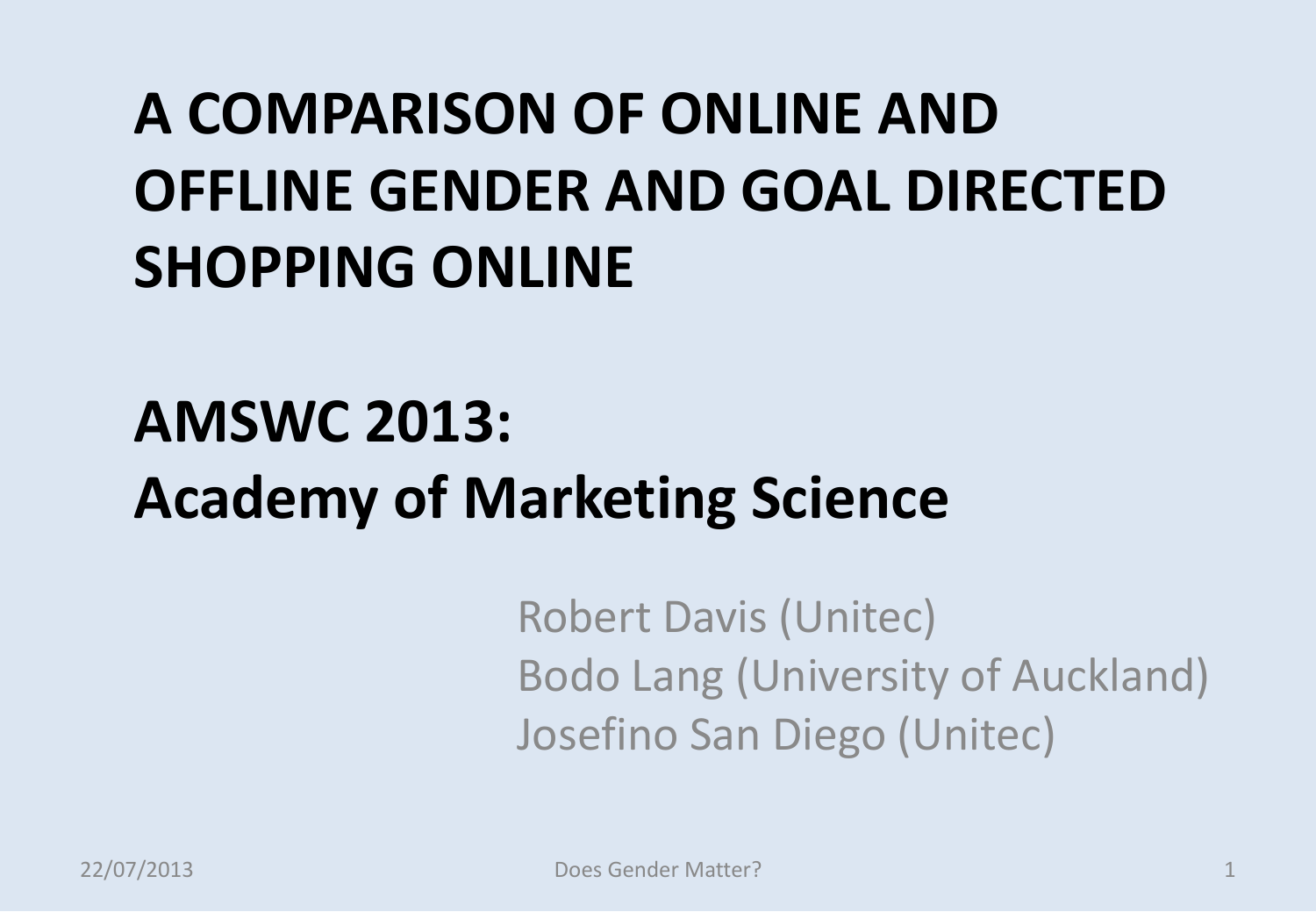### **Motivation: Behavior Online vs. Offline**

- Online retail consumer behavior: consumer misrepresentation online vs. offline. What is real? What is authentic?
	- Culture of real virtuality: the differences between real and virtual
- Difference between online vs. offline:
	- Danaher, Wilson, Davis (2003) (*Marketing Science*): difference between online and offline product brand loyalty.
	- Davis and Sajtos (2008) on cross channel LOOP model and consumer interactivity (*Journal of Advertising Research*).
- Lets look at gender:
	- Early work with Winnie Ng in 2004 at University of Auckland.
	- 2009 to current working with Bodo Lang and Josefino San Diego.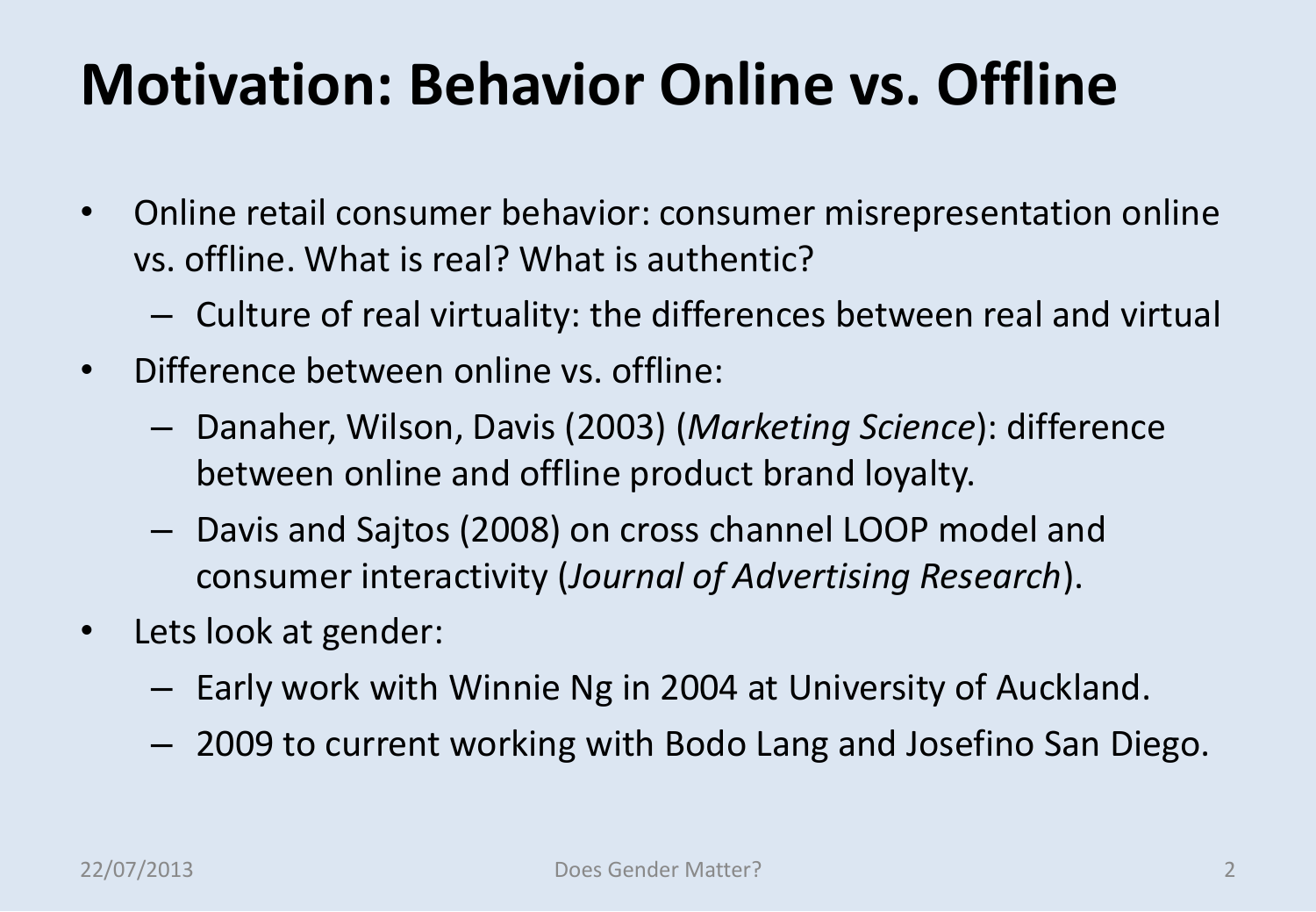Does gender (online and offline) matter in the relationship between utilitarian motivation online and purchase intentions online?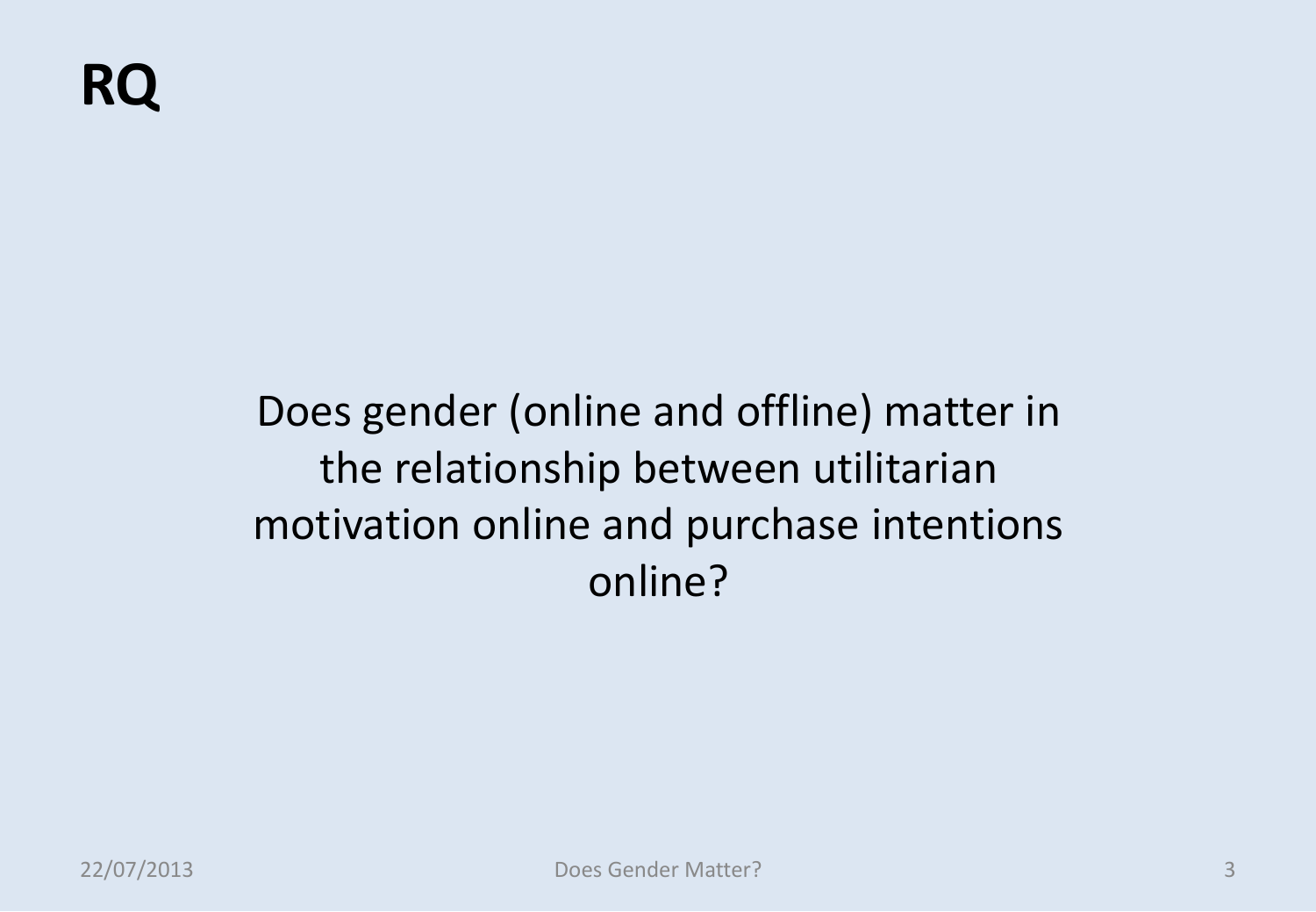### **Contribution**

- Conceptualise and measure gender in different environments.
	- Gendered behaviour is defined as online vs. offline perception.
	- Model impact on shopping motivation and purchase intention.
- Understand how males and females may exhibit crossgender perceptions of techno-consumption
- Further thinking and evidence of consumer behavior representation across different environments:
	- optimise the experience online.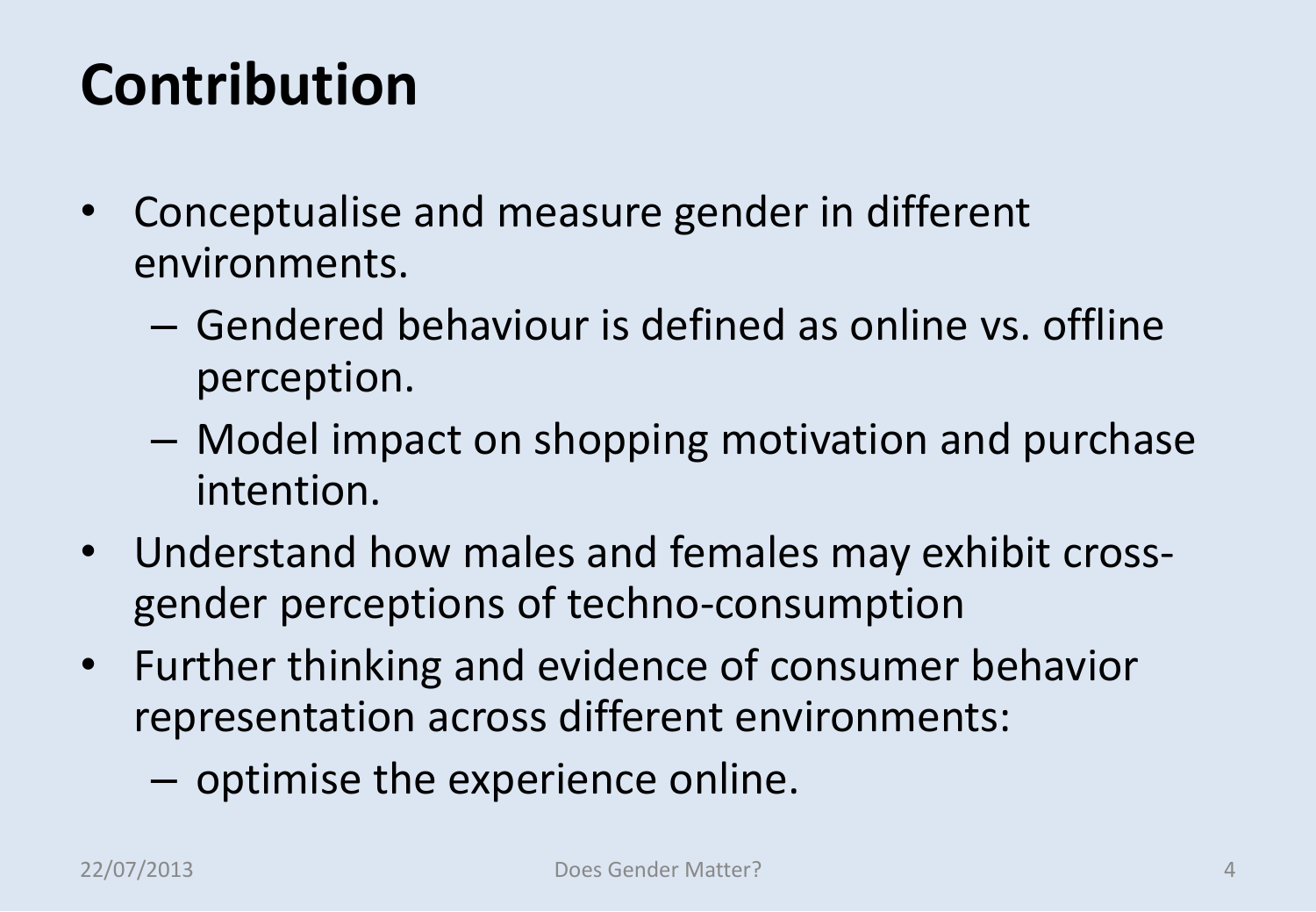## **Shopping and Gender?**

- Shopping: role females undertake (Gentry et al., 2003):
- Females: positive attitudes toward shopping (Alreck and Settle, 2002).
- Otnes and McGrath (2001) men view shopping = feminine.
- When men go shopping: instrumental need not pleasure (Ng, 2004).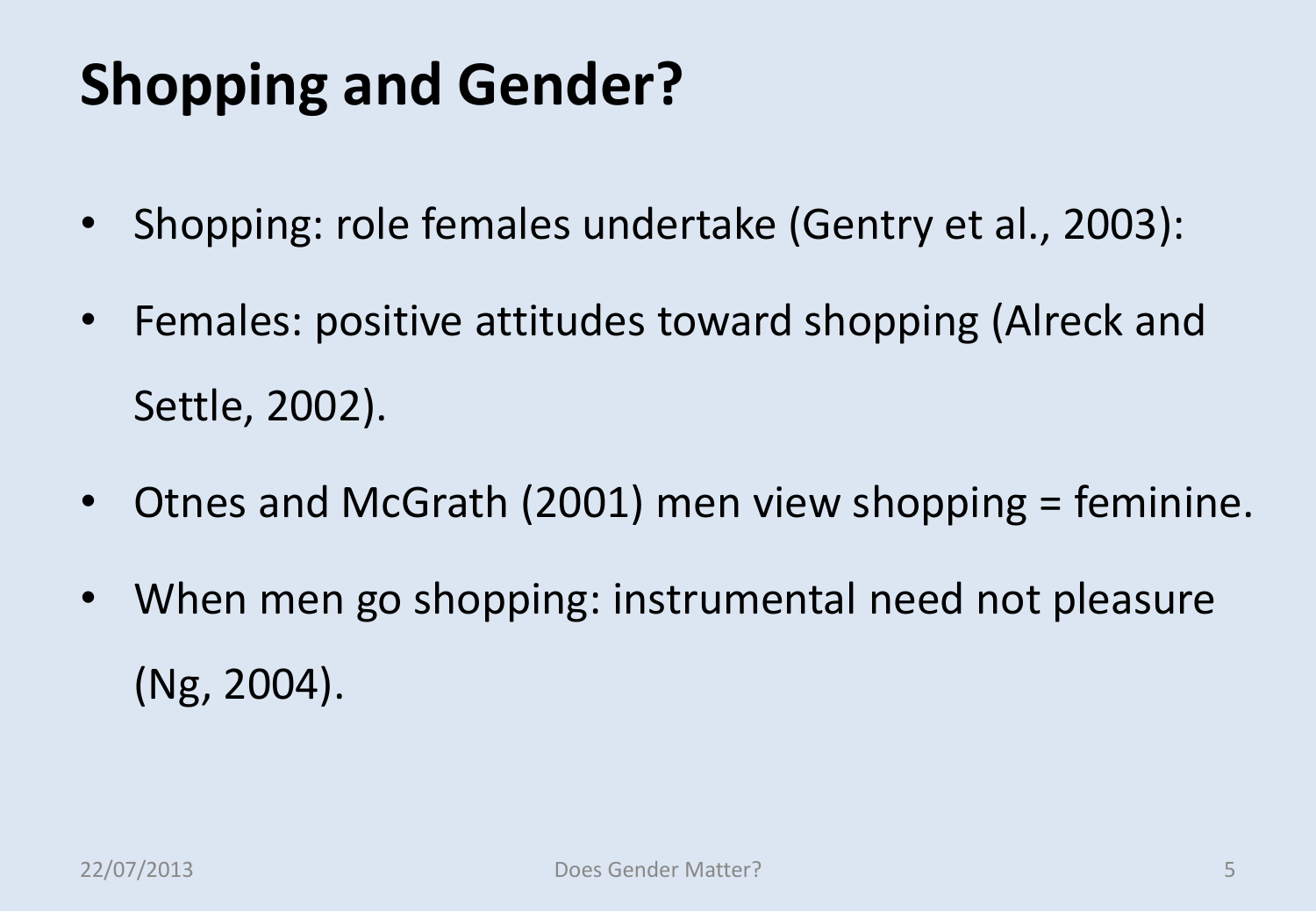### **Utilitarian Consumption?**

Utilitarian shopping motivations important (Holbrook and Hirschman, 1982; Holbrook and Gardner, 1998).

– Offline and online (Childers et al., 2001; Wood, 2005)

- Task-oriented, instrumental, rational, efficient.
- An attitude pertaining to the usefulness, value, and wiseness of a particular behaviour (Ahtola, 2001).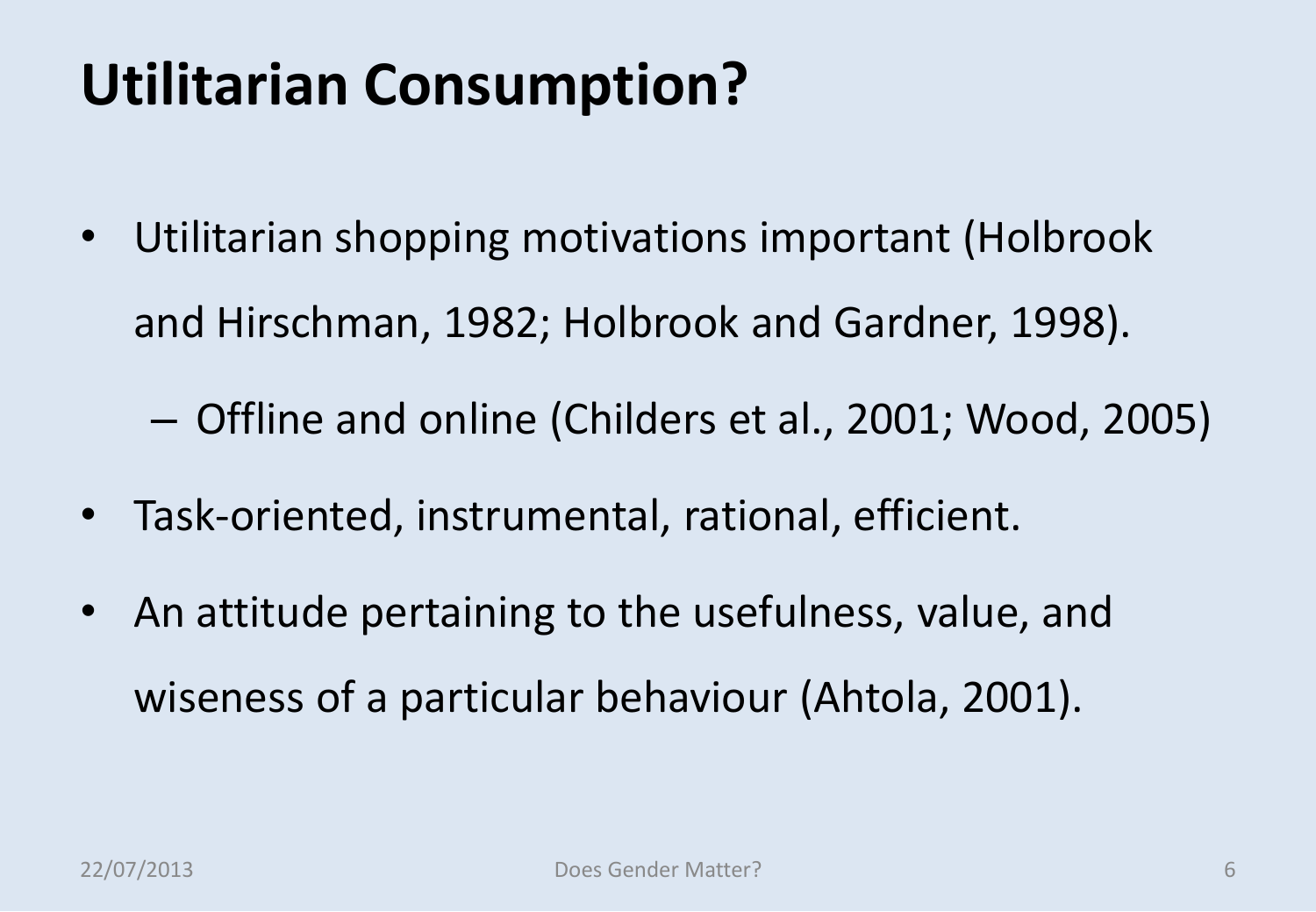### **Utilitarian Behaviour and Gender?**

- Shopping helps women relax, socialize and enhance a special occasion (Buttle and Coates, 1984).
- Female-oriented consumers more likely to display hedonic shopping behaviour (Dittmar et al. 2004).
- Masculine-oriented consumers more likely to display utilitarian shopping behaviour (Dittmar et al. 2004)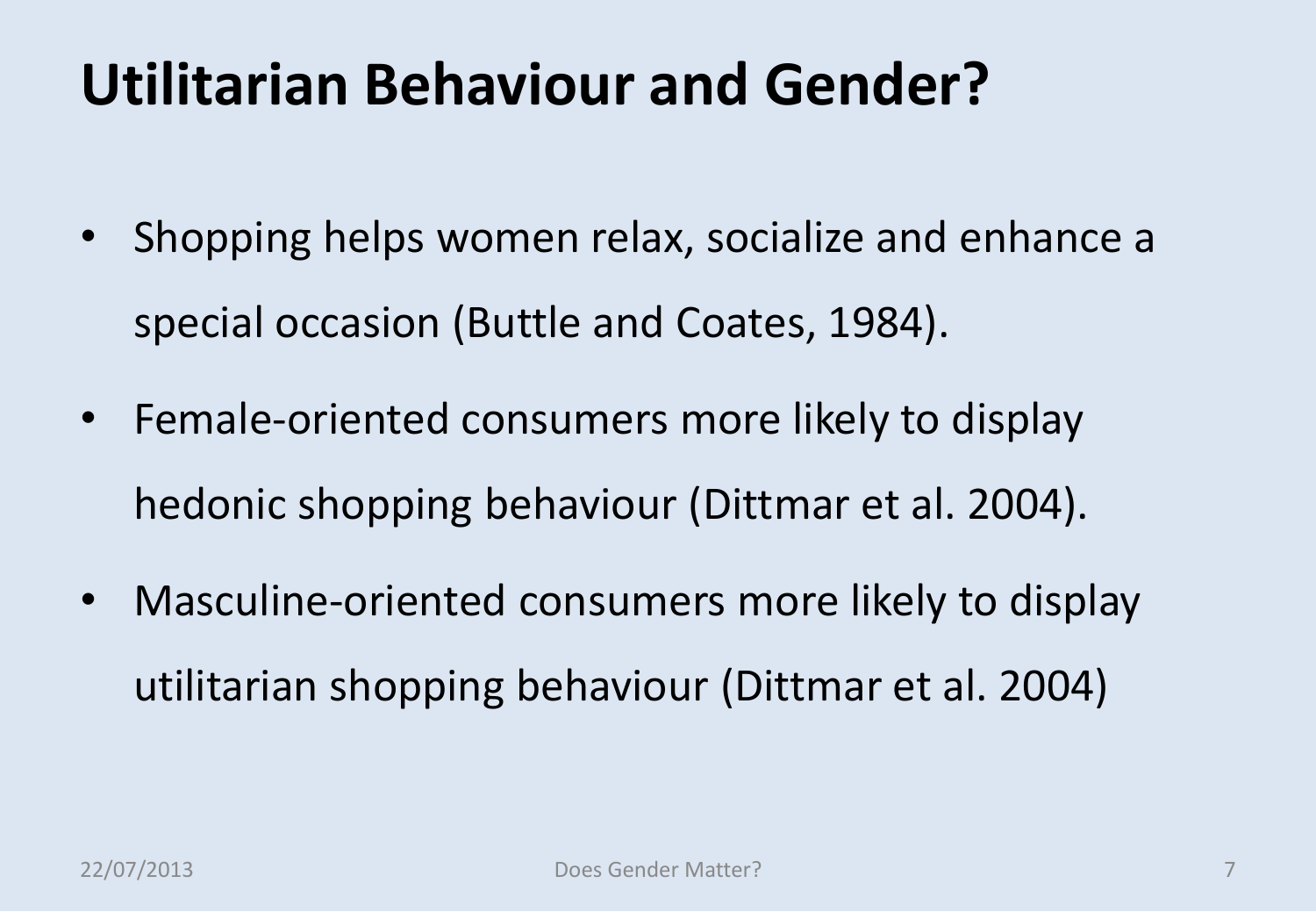## **Techno-consumption?**

- Mitchell and Walsh (2004) : men engage in feminine task. – Internet has allowed males and females to 'break free'.
- Alreck and Settle (2002): men purchase more online: favourable perceptions.
- Online no physical interaction (Davis et al. 2000).
- Women: dislike solitariness online (Van Slyke et al., 2002).
	- Risk averse online effects purchase (Bae et al., 2011)
- Women see techno-consumption as masculine(Wajcman, 1994).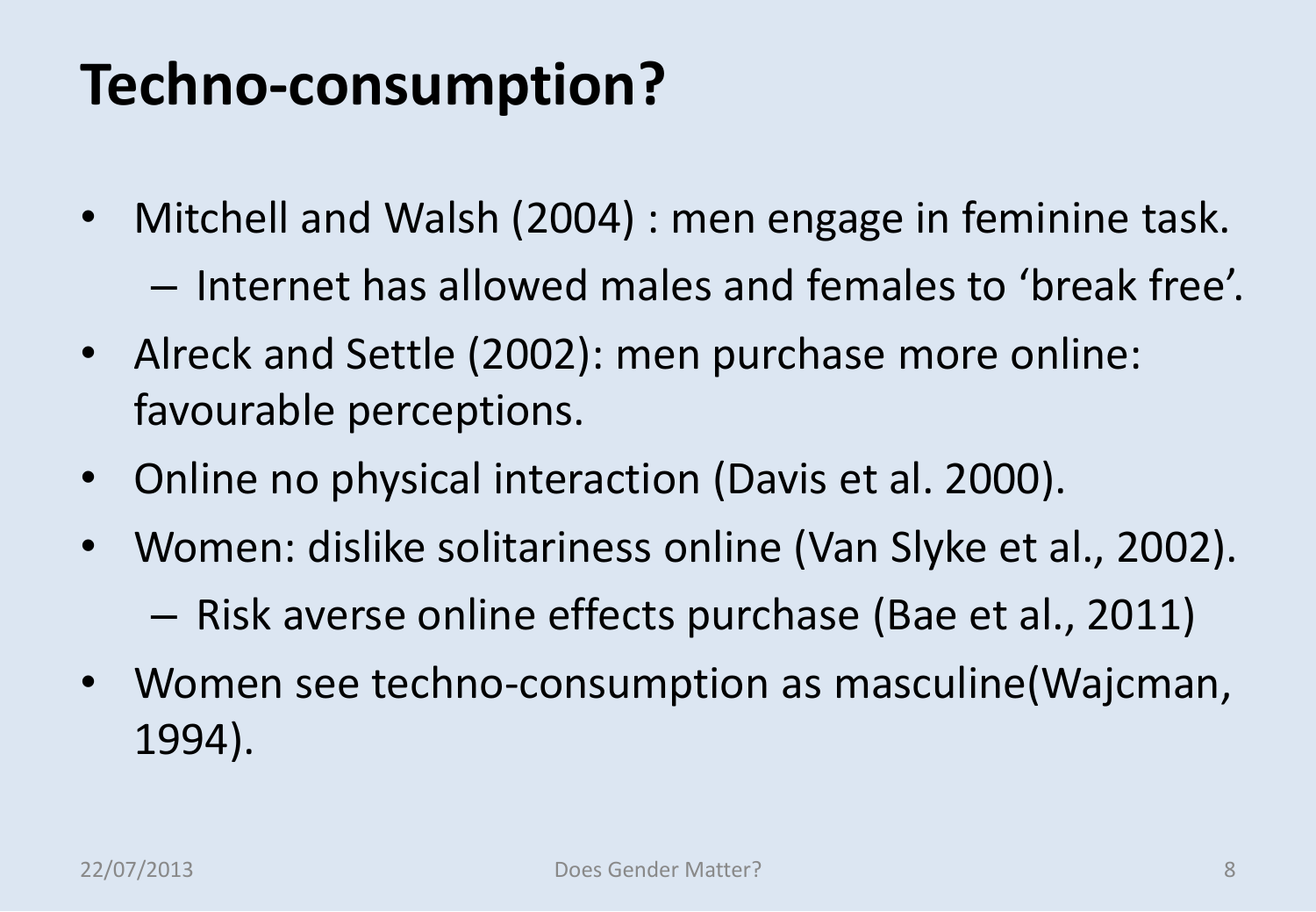#### **ACR 2003 Gender and Techno-Consumption: (Susan Dobscha)**

*Boys Talk Facts, Girls Talk Feelings? Questioning Gendered Consumption Discourse in Online Communities of Consumption* (Rob Kozinets, Pauline Maclaran, Miriam Catterall, Margaret Hogg, 2003): "…there is considerable room for individual maneuvering across an extensive continuum of gender positions…"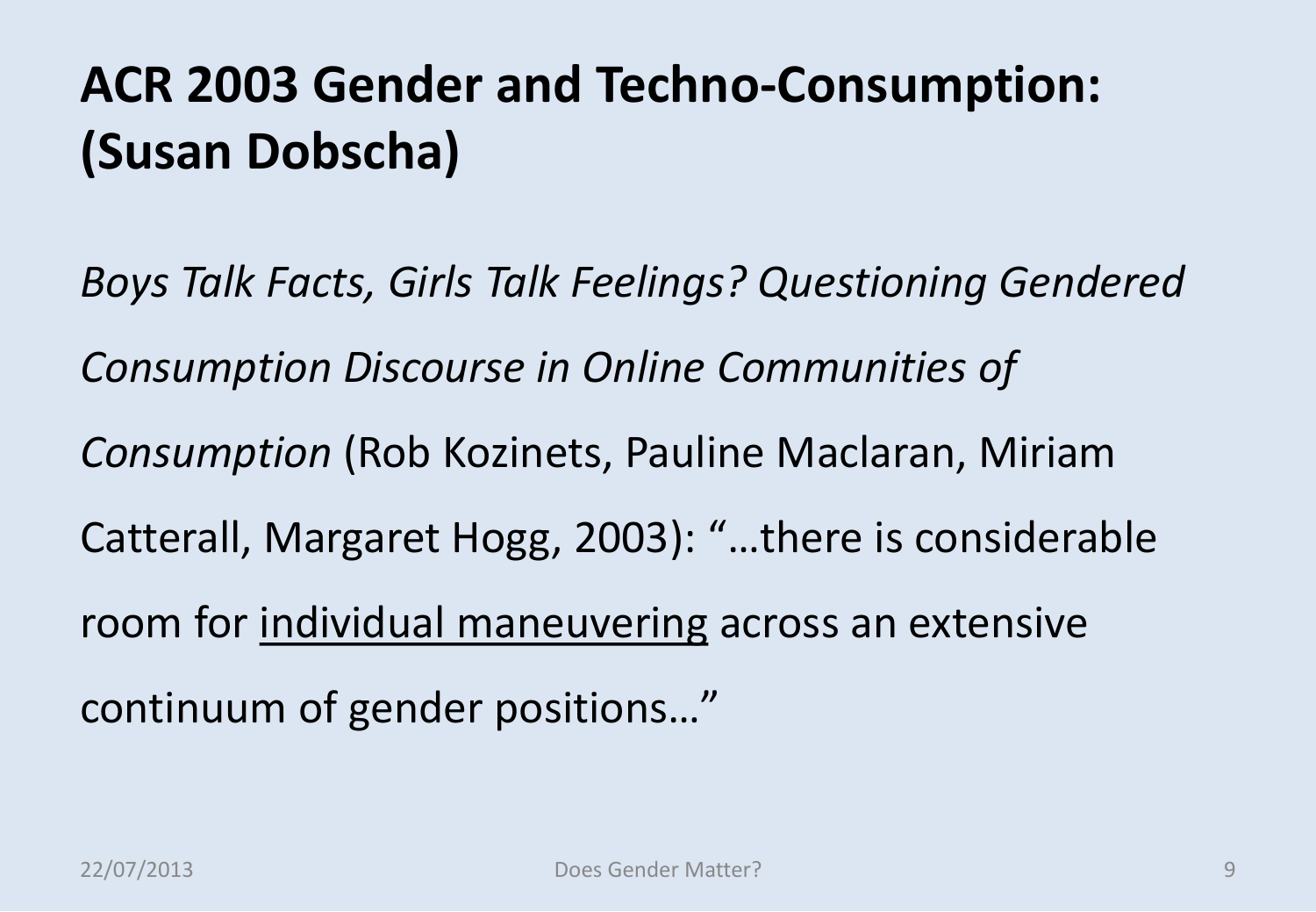#### **ACR 2003 Gender and Techno-Consumption: (Susan Dobscha)**

*"Gender Performance in Personal Webspace and Online Communities" (Hope Jensen Schau, Albert M. Muniz Jnr ):*  "Our findings align with the recent theoretical moment in feminist studies, termed prosthetic feminism, where the definition of feminine is not biologically driven, nor a social construction, but rather an intentional manipulation of the body, like a prosthetic device. The women in our data wield their online gender performances, including commercial references, to the service of their own whims. "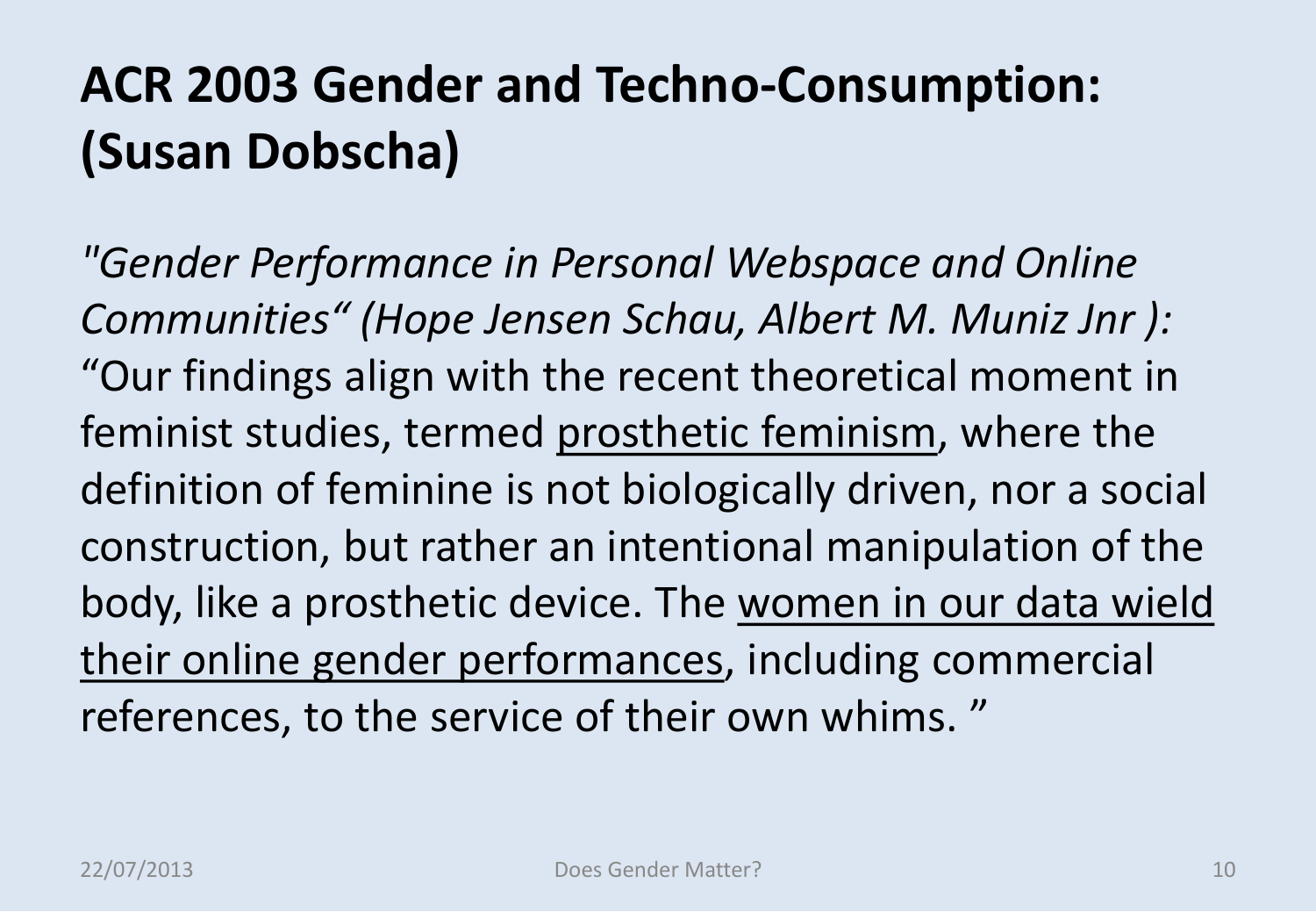### **Gender Stereotypes**

- Gender stereotypes are ingrained
	- Women portrayed are nurturing, person-oriented, and child-centered.
	- Men were seen to be competitive and work-oriented (Alreck and Settle 2002; Dholakia and Chiang 2003).
- Many challenge stereotypes (Anderson 1986; Marsh 1985)
- Our point of departure: The shopping context (online vs offline) increases the variance of gendered behaviour.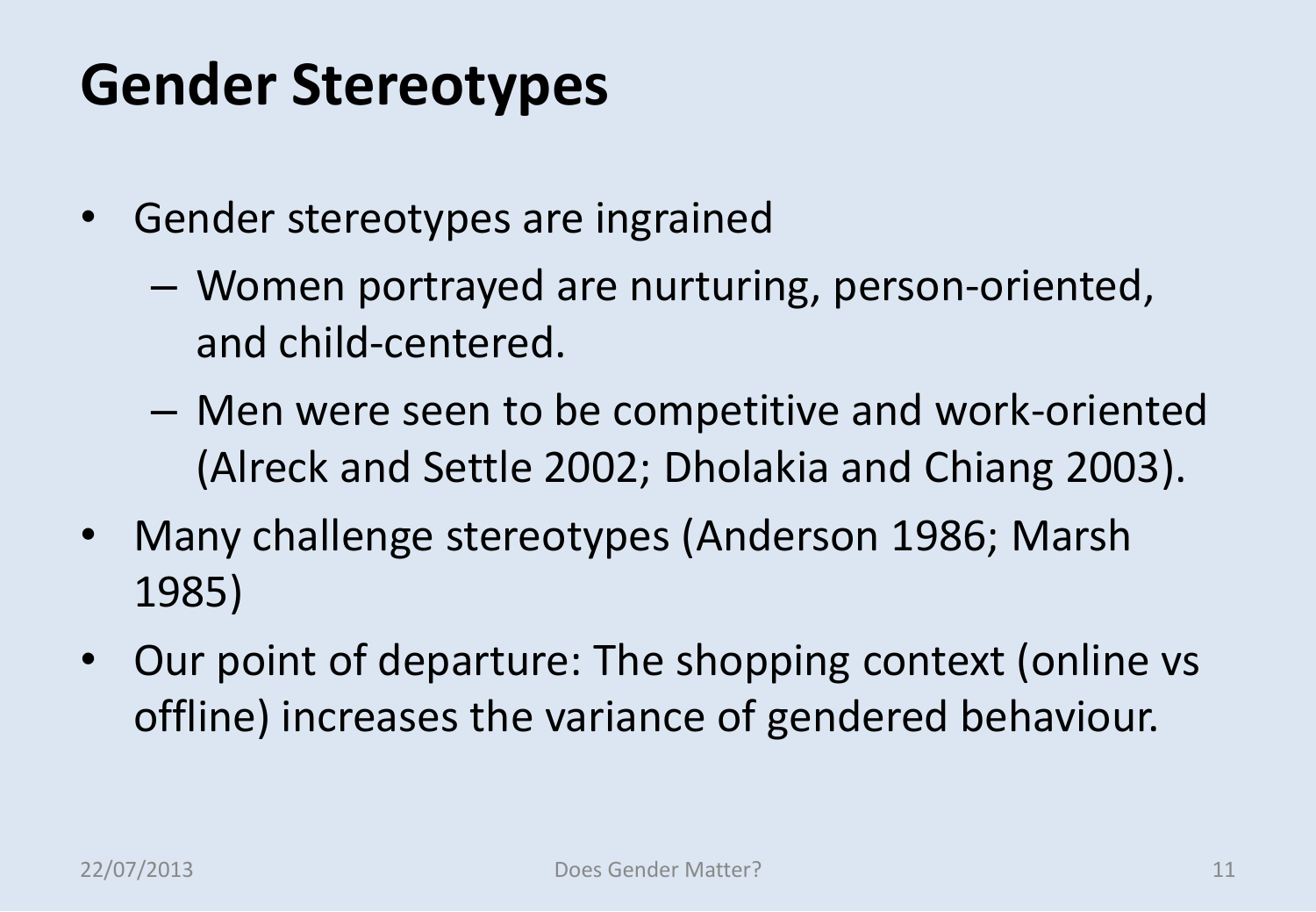### **Conceptual Model**

- Model the effect of the consumers perceived gender behaviour (offline and online) on utilitarian shopping motivation online and purchase intentions online.
- Gendered behaviour will differ because of the shopping environment (online or offline) (Noble et al., 2006).
- Argo et al. (2006) and Sengupta et al., (2002) behaviour will vary: symbolic consumption and social comparison.
- Free of societies gender constraints/comparisons (Mitchell and Walsh, 2004) and biological determinism (Gentry et al., 2003; Dobscha, 2003).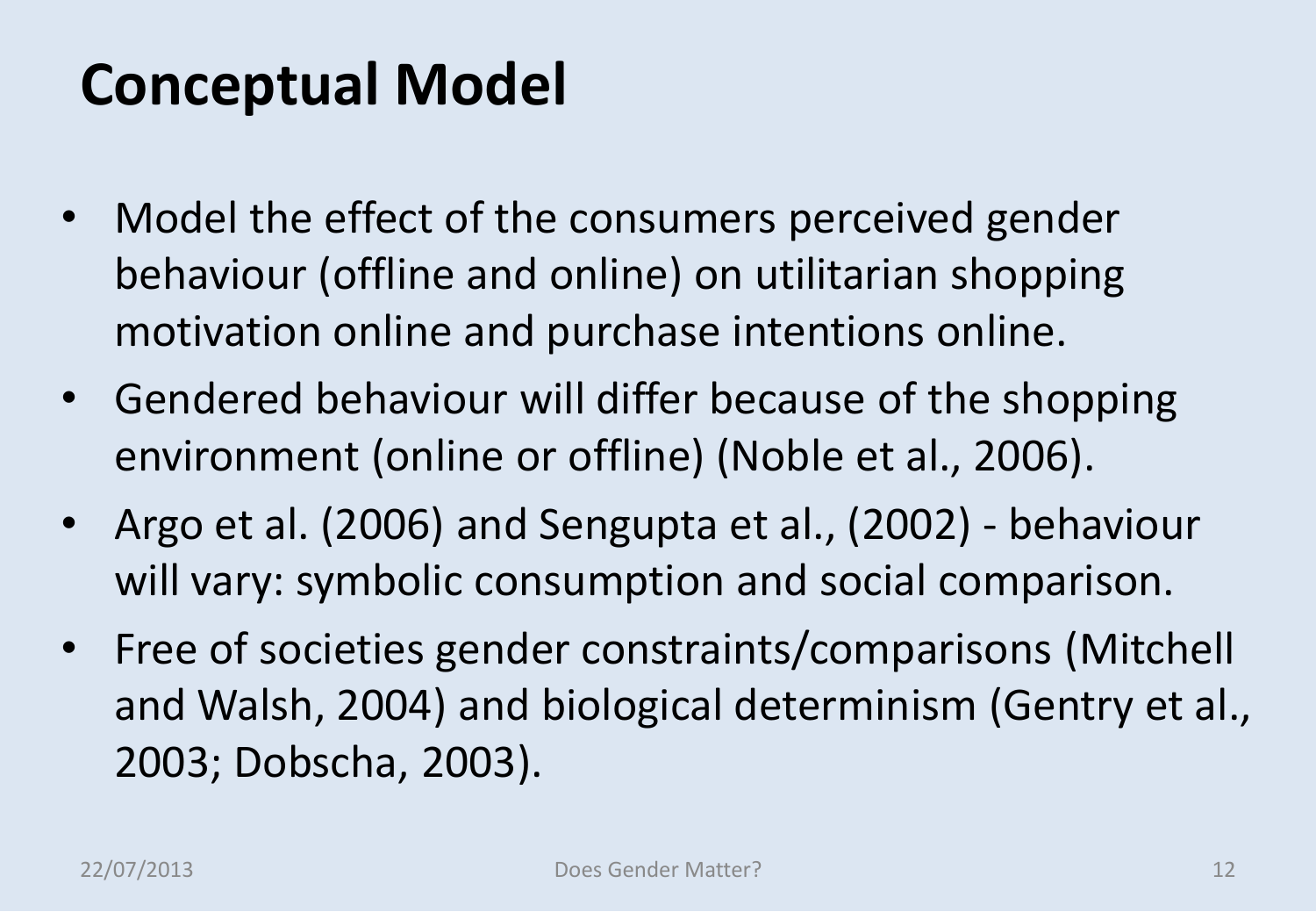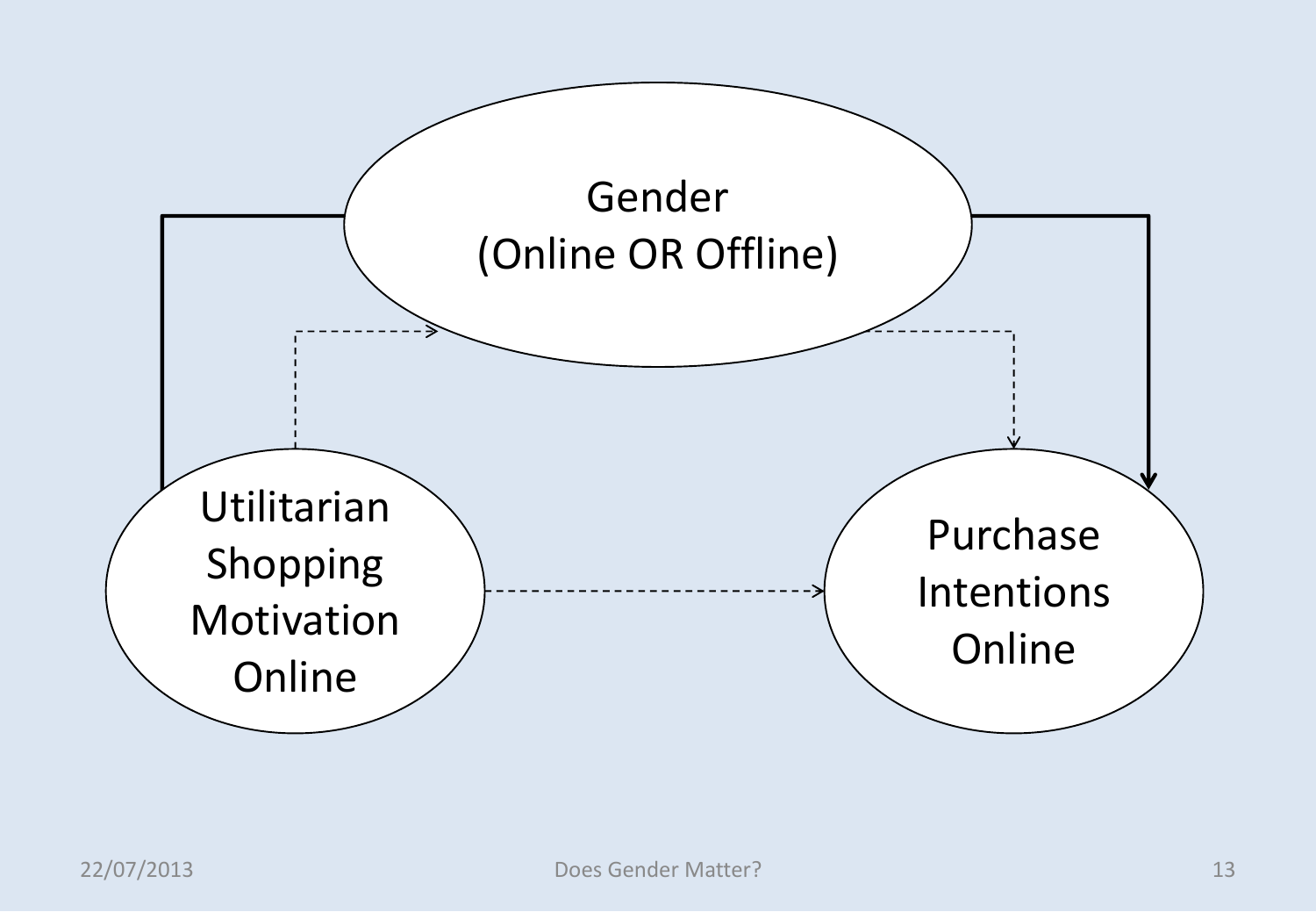### **Method**

- 550 real consumers: face-to-face to a questionnaire.
- All consumers considered to be potential respondents.
- Four locations in Auckland, NZ; east, west, south, north.
- Screened: Have you bought anything online in the last 6 months? - is a regular online shopper.
- The survey yielded 515 usable responses.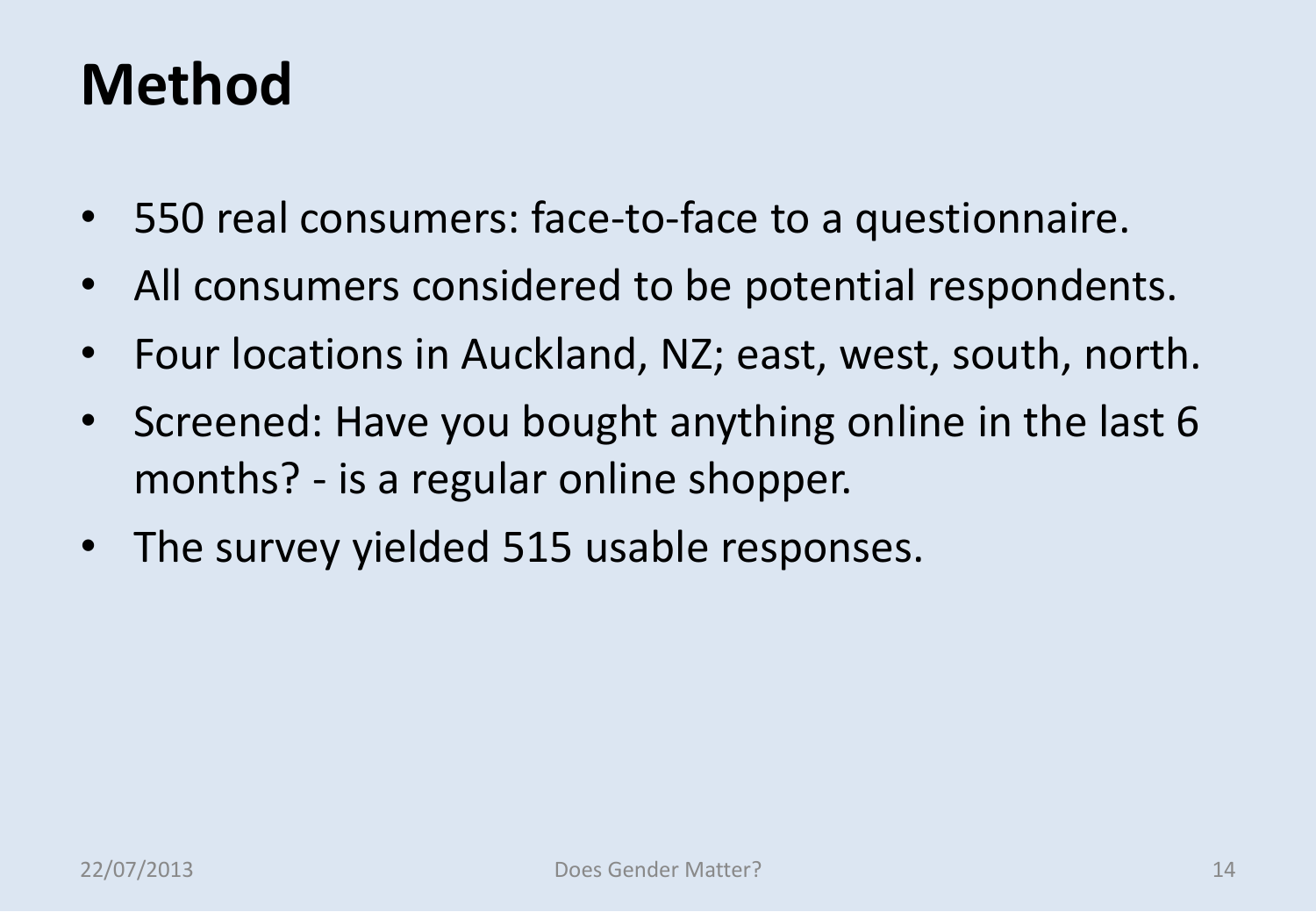### **Sample**

- 63% shopped online 1-5 years: 52% male, 48% female.
- 58% were 25 years and under.
- 48% have received a degree and 57% are single.
- 37% are NZ Pakeha and 42% are fully employed.
- 35% income between \$30 to \$50K range.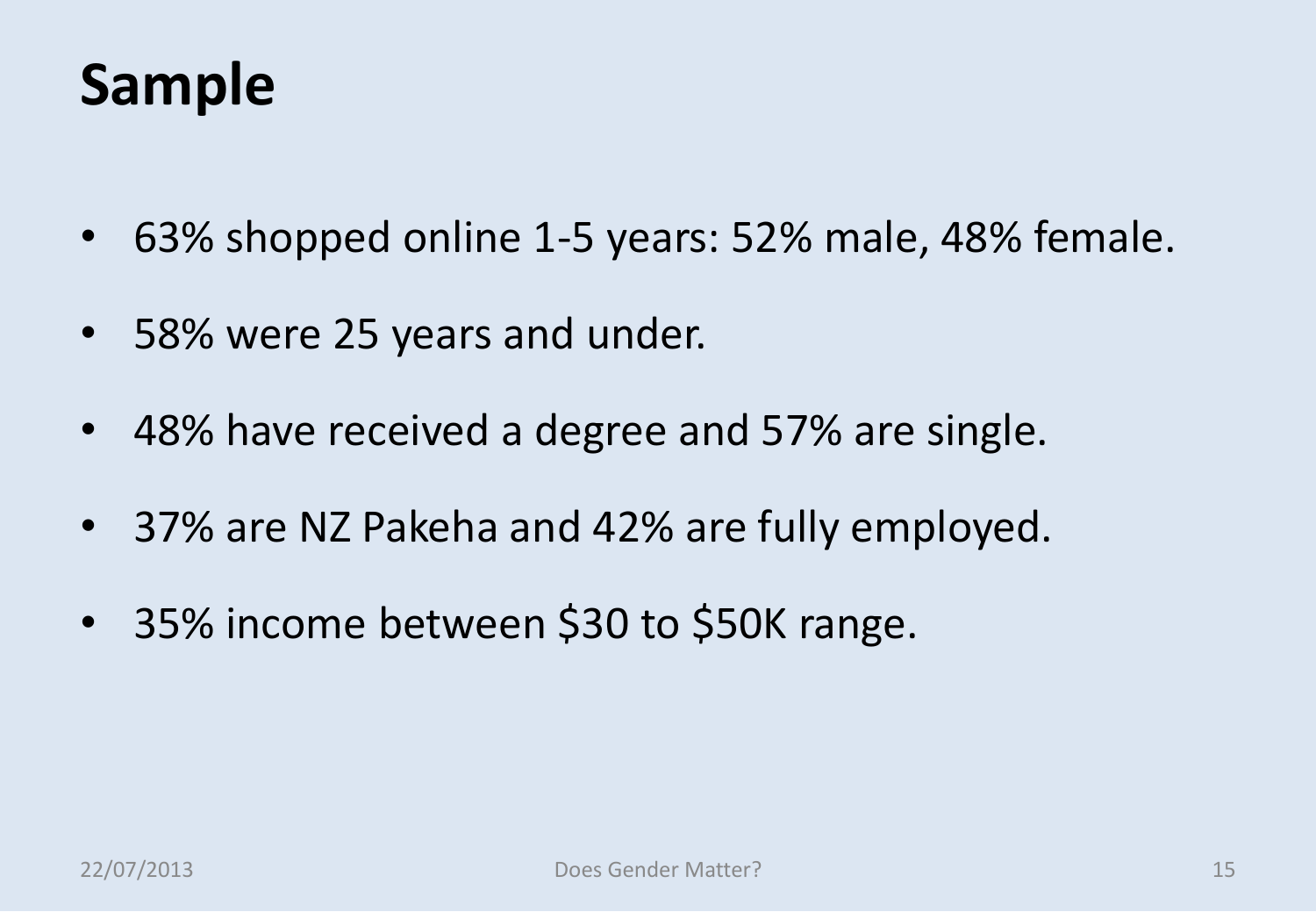#### **Measures**

- We developed gender scale:
	- Consumers' perceptions of their gender while shopping (1) online and (2) offline:
		- 7 point scale (Avery 2012; Bettany et al. 2010; Smiler and Epstein 2010; McLaren et al. 2004; Beere 1990)
		- Male or female (Smiler and Epstein 2010)
	- Measures result in three categories: overall male/female, male and female.
- Utilitarian shopping motivation online (Babin et al. 1994; Reynolds et al. 2012).
- Product groups commonly used groups [\(http://nz.nielsen.com\)](http://nz.nielsen.com/).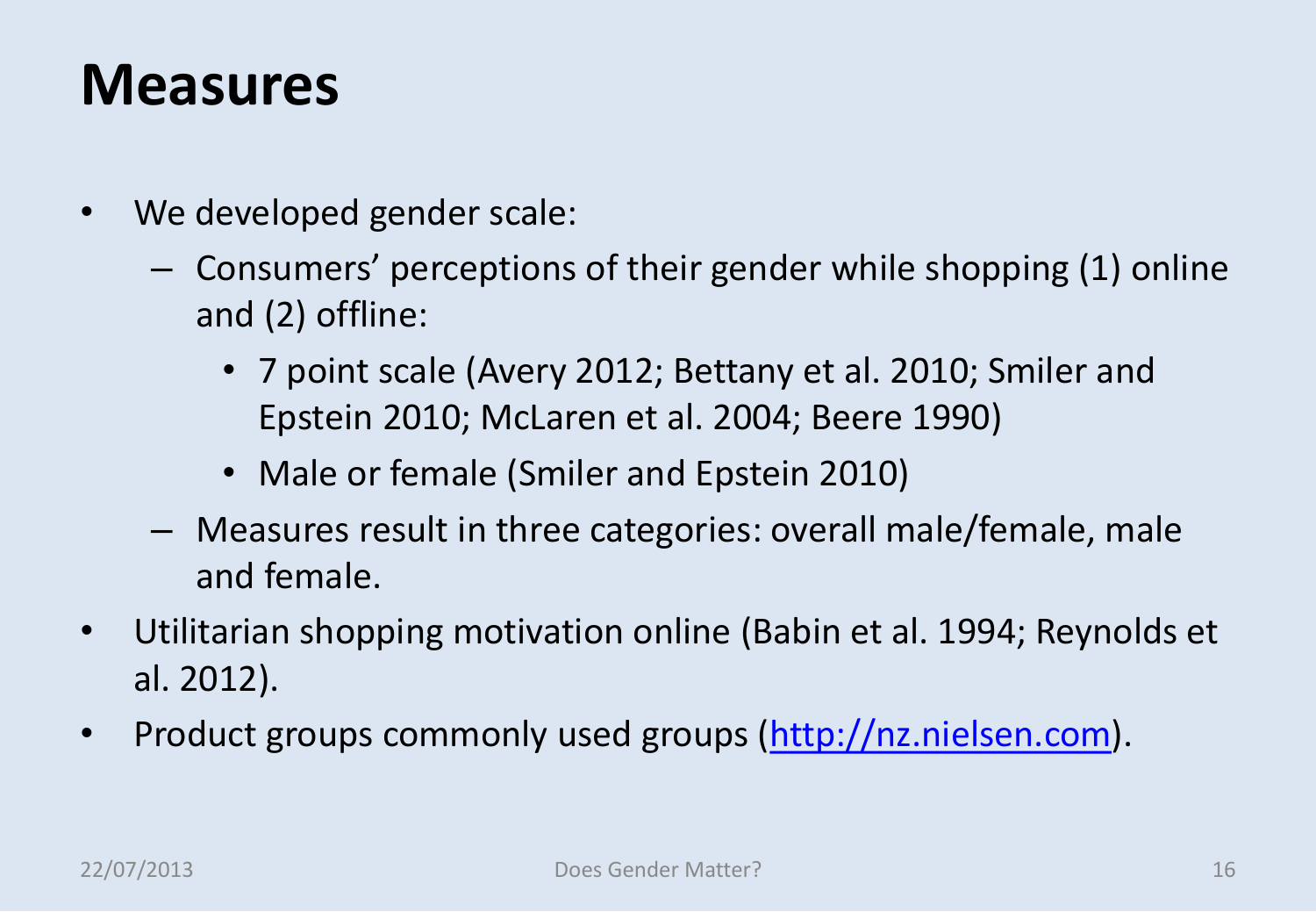# **FA/CFA/SEM**

- Factor Analysis (FA): to develop product categories.
- Confirmatory factors analysis (CFA): develop the measurement model.
- Structural equation modelling (SEM): test structural model.
	- Gendered behaviour online and offline.
	- Compare 3 sex types: overall, male and females
	- Five product categories.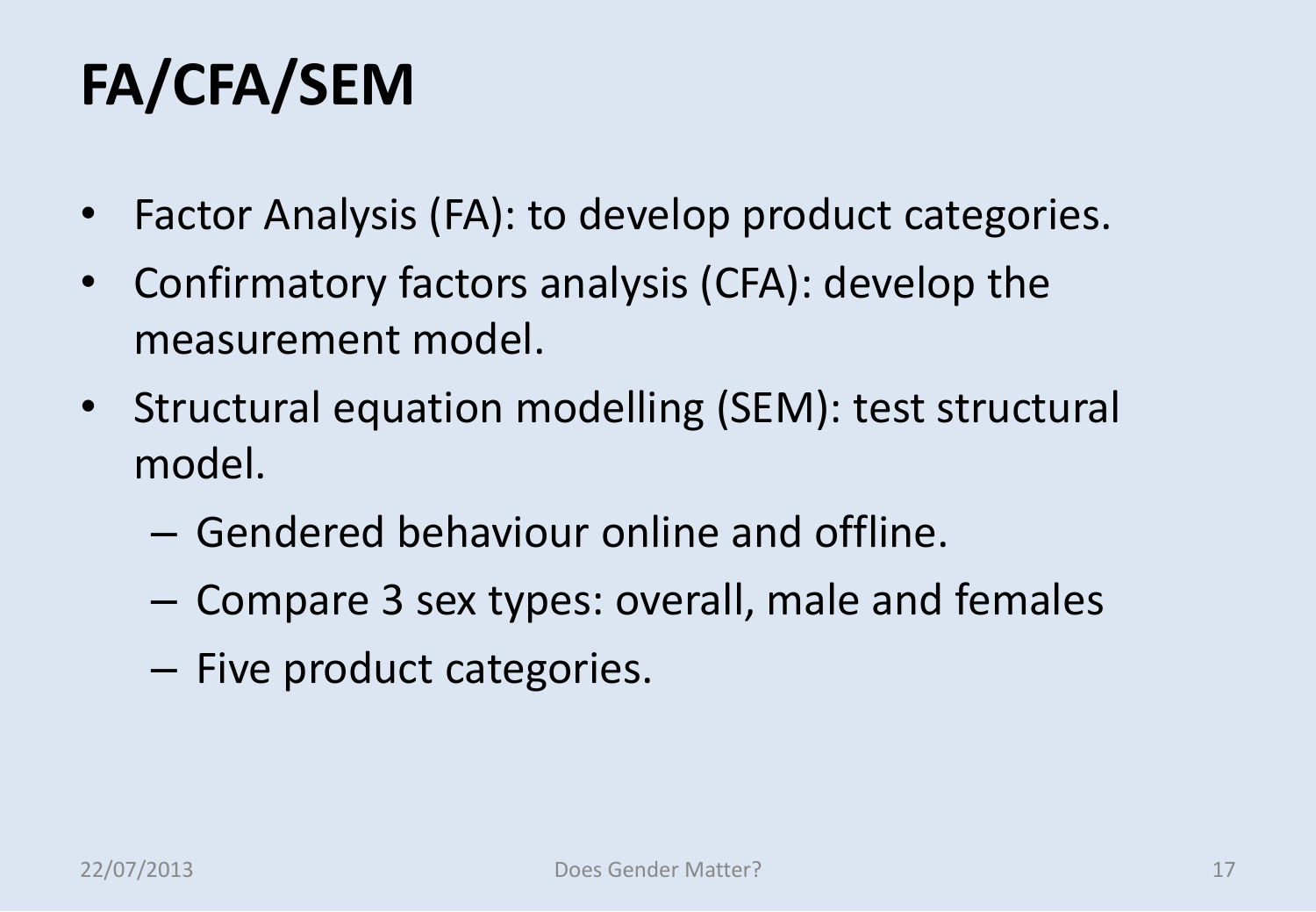### **Factor Analysis**

- The questionnaire included 27 product items.
- Factor analysis using a Varimax rotation.
- The 5 product categories derived from the factor analysis procedure were:
	- Group 1: Consumer Electronics, Computer Hardware/Software, Electronic Games/Consoles.
	- Group 2: Entertainment (Movies DVDs/videos, Recorded music, Entertainment) and Clothing/shoes.
	- Group 3: Travel Related Services, Airline Tickets, Books/Magazines.
	- Group 4: Cars, Collectibles, Insurance, Sports Equipment, Stocks/Shares, Toys, Vehicle Accessories.
	- Group 5: Art, Flowers, Food, Furniture, Garden, Health and Beauty, Home Appliances, Jewellery, Ornaments.
- Consistent with previous research on gender and product choice.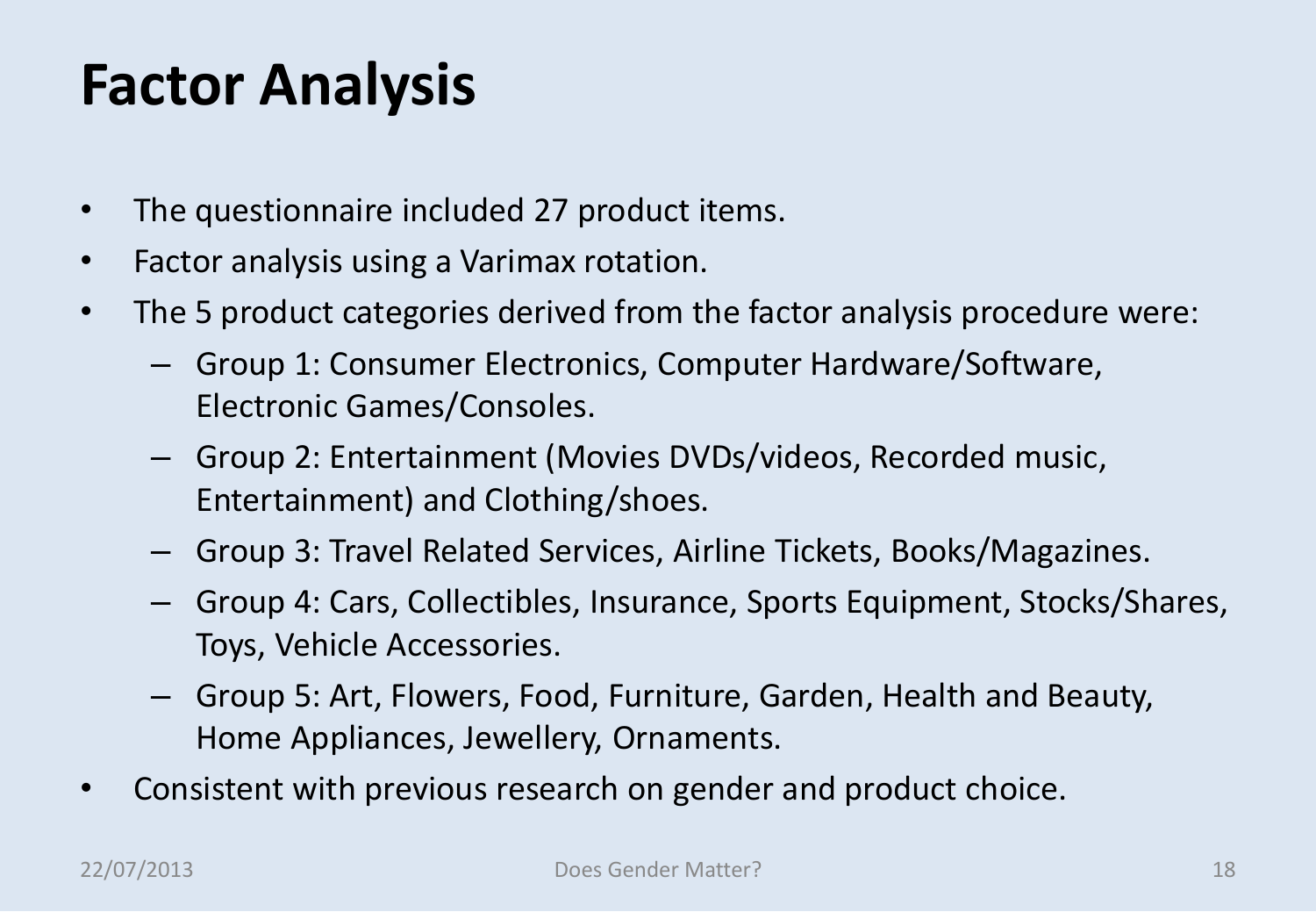# **CFA/SEM**

CFA:

- The two items included in utilitarian motivation were: (1) respondents accomplished just what they wanted to do on this online shopping trip; and (2) while shopping online, respondents found just the item(s) they were looking for:
	- Construct Reliability > 0.75: threshold value of 0.70 or higher.
	- Coefficient Alpha > 0.75: threshold value of 0.70.
	- Average variance extracted (AVE) > 0.60: threshold value of 0.50.
- GoF: Goodness-of-Fit Indices (GFI), chi-squared (X2), the comparative fit index (CFI), normalized fit index (NFI) and root mean square error of approximation (RMSEA) (Baumgartner and Homburg, 1996).

SEM

• Final measurement models showed a good fit (Bagozzi and Yi, 2012).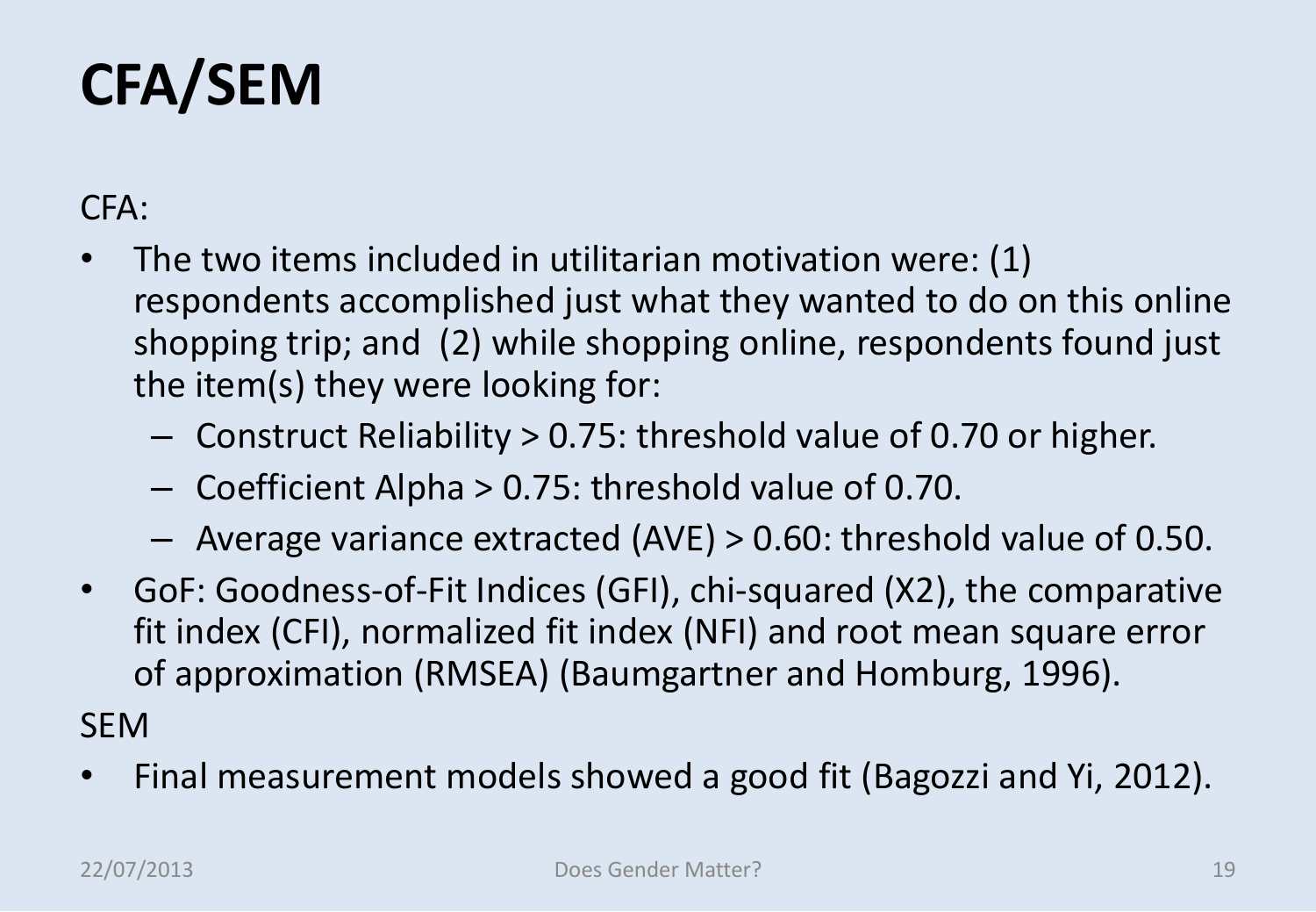Does gender (online and offline) matter in the relationship between utilitarian motivation online and purchase intentions online?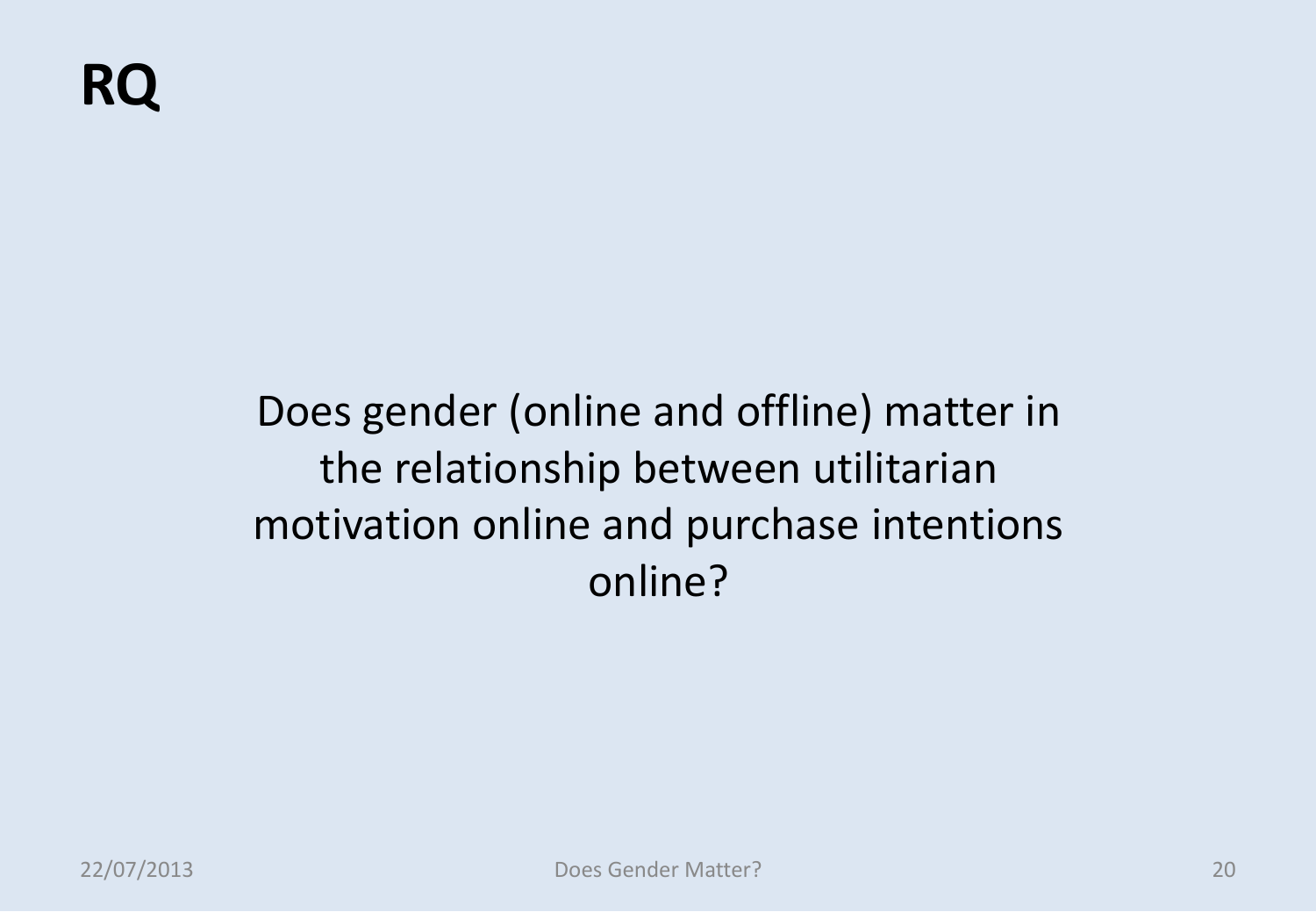## **Hypothesis Conclusions**

- Effect of a consumer's perception of their gendered behaviour offline vs. online on online utilitarian shopping motivation and purchase intentions is **significantly different.**
- Utilitarian shopping motivation online has a significant effect on online gender for females across all product groups, but not for males.
- Online gender has a significant effect on purchase intentions for females in most product categories.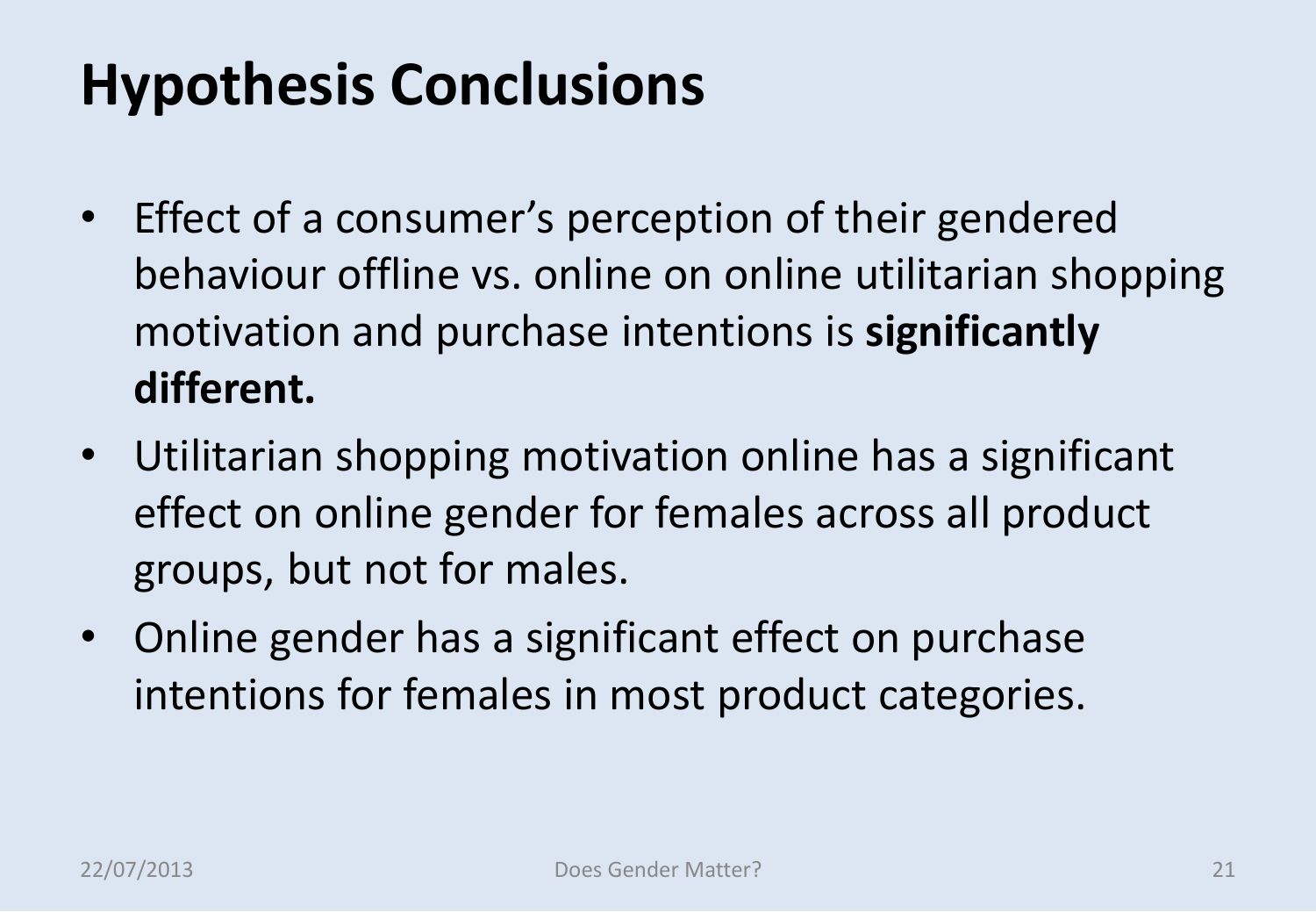## **Hypothesis Conclusions**

- Offline gender has a significant effect on purchases intentions for females and males (control).
- Utilitarian shopping motivation online has a significant effect on purchase intention online mediated by gender online for females in most product categories, but not for males.
- Utilitarian shopping motivation online has a significant effect on purchase intention online mediated by gender offline for males in most product categories, but not for females.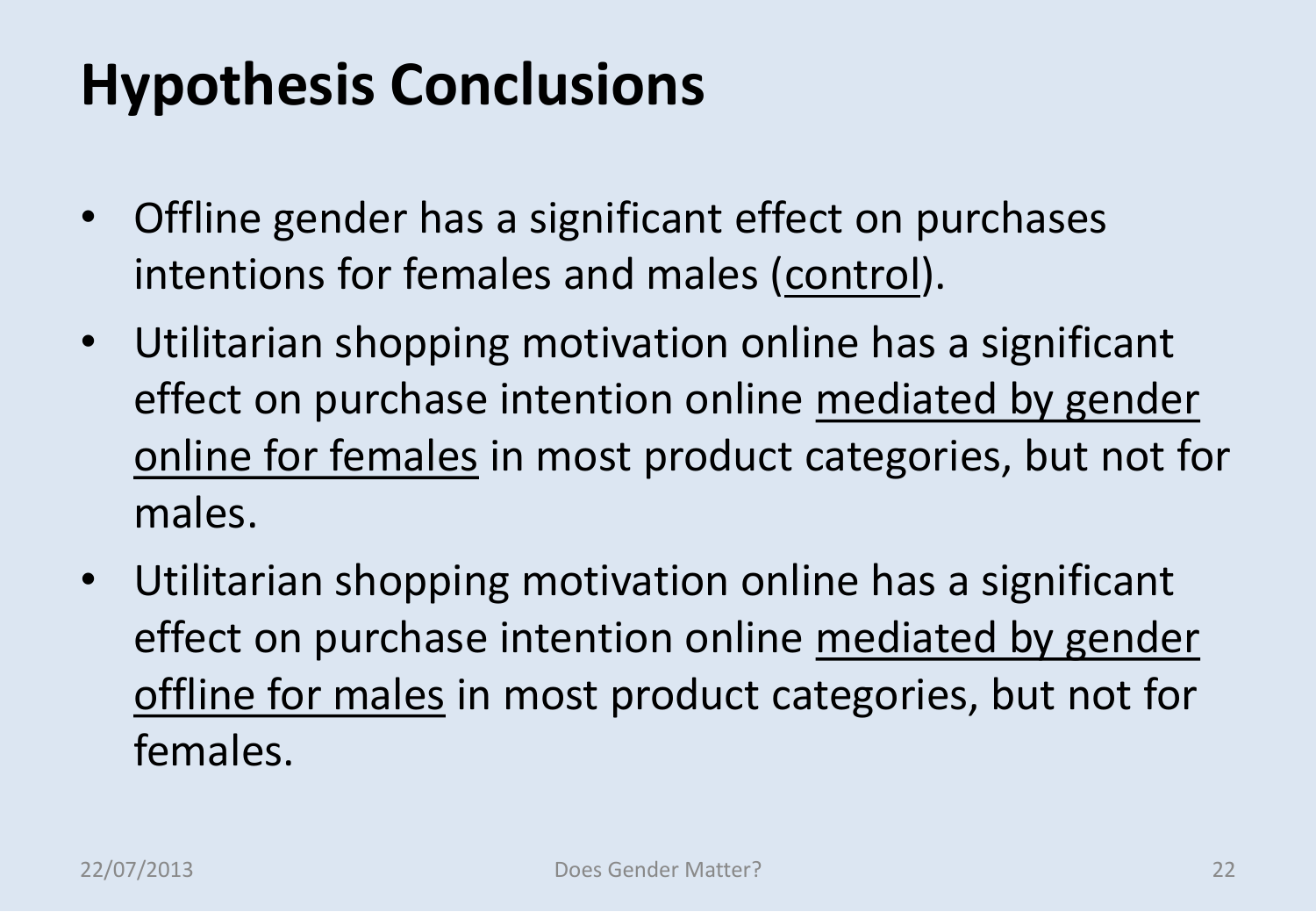## **Hypothesis Conclusions**

- Female gendered behaviour online is a process of structured decision making based upon known outcomes and set constraints.
- When females choose to purchase online they become more rational and goal directed in their behaviour.
- Since online and offline gender effect varies in its effects, this challenges the definition of gender in shopping in terms of social construction and biological determinism (Caterall and MacLaran, 2002).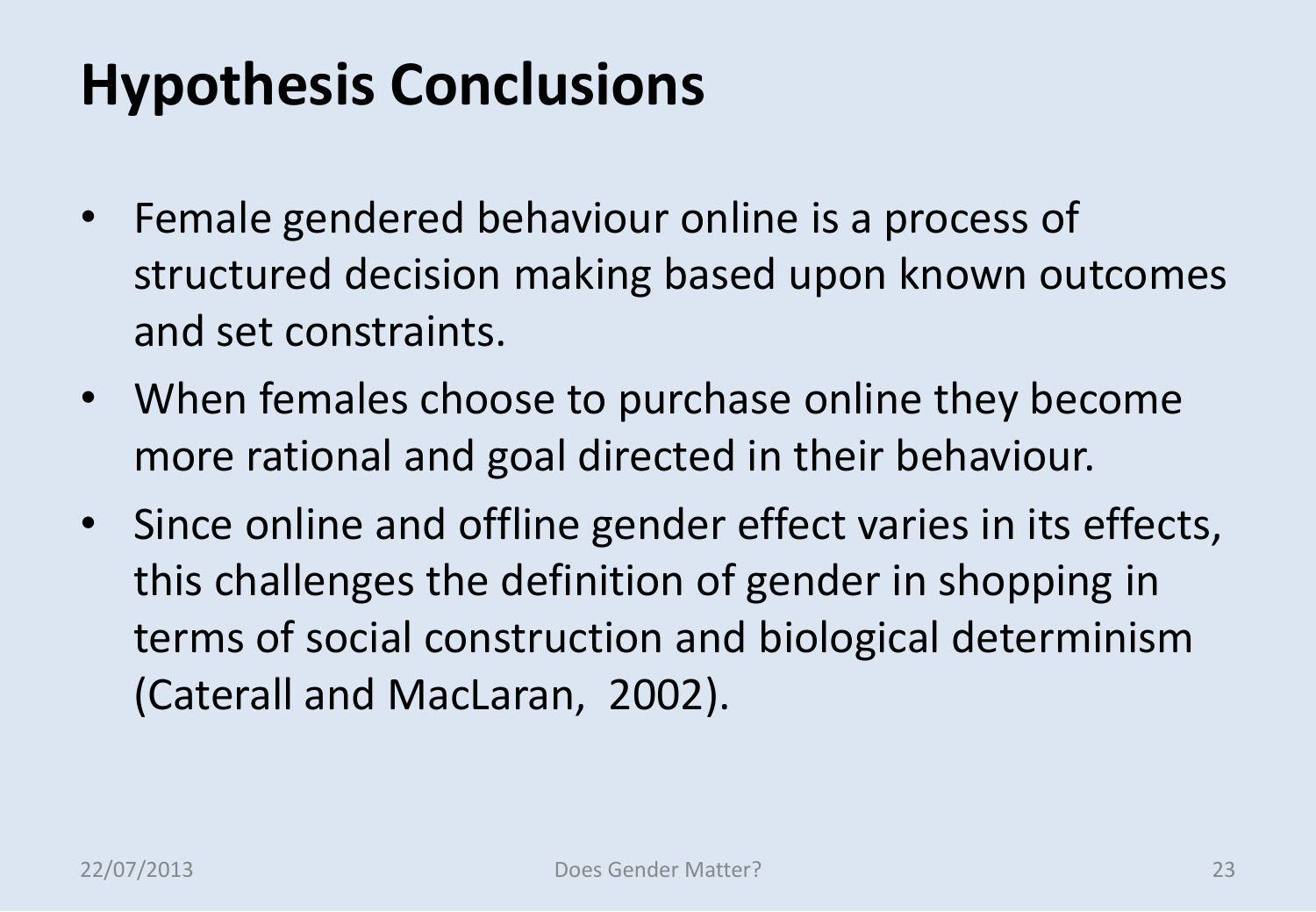## **Technology**

- Online is a hidden platform of experience:
	- Explore different motivations (Bardi and Arnould, 2005). Offline is tied to social constructions.
- Any individual can exhibit any type of gendered behaviour (Palan 2001, Caterall & Maclaran, 2002).
- Discretionary nature of these technology environments and consumers are able to maintain their anonymity:
	- Exhibiting their desired behaviours without any form of social constraints or criticisms (Ng, 2004).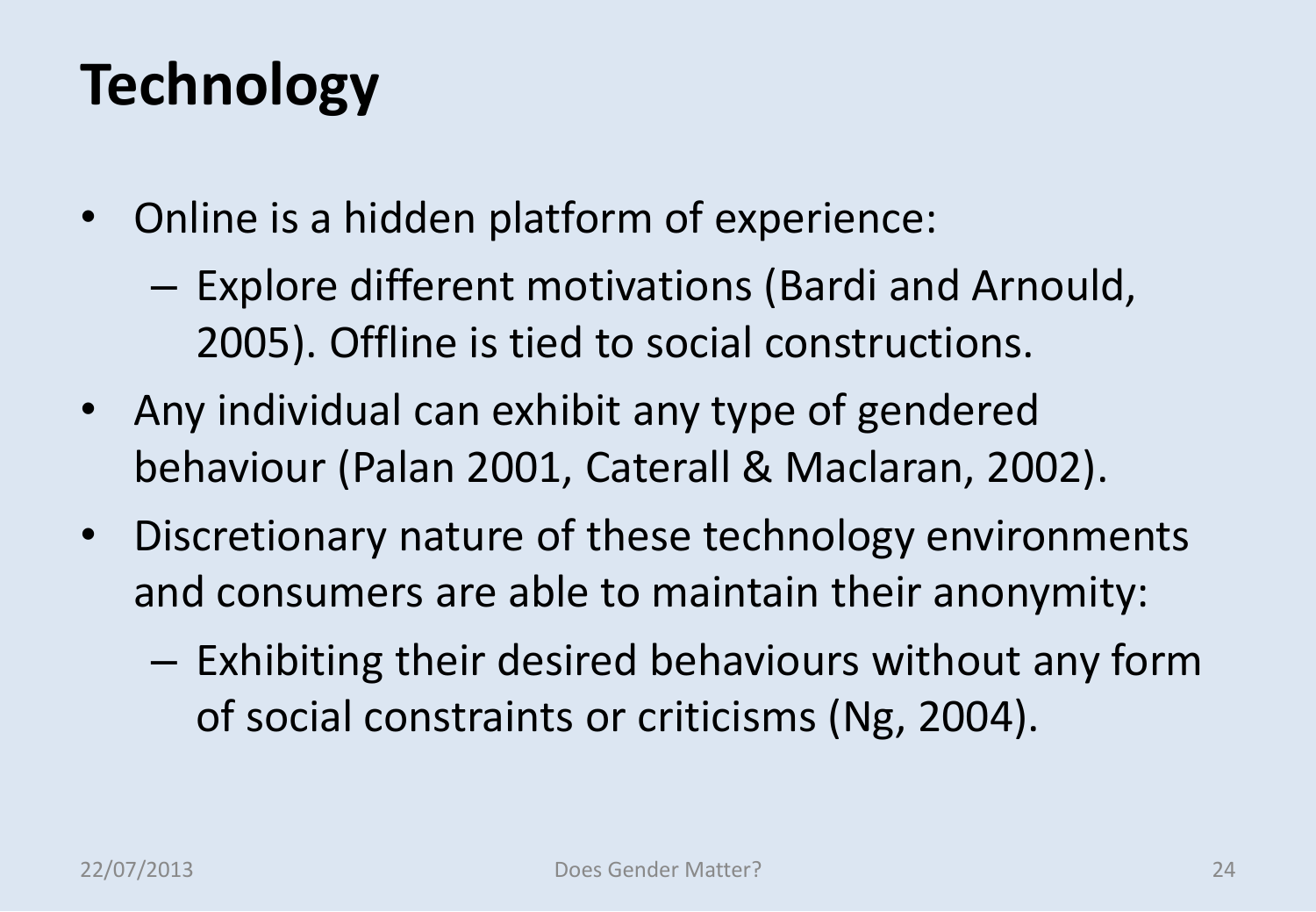### **Future Research**

- Analysis:
	- Gender and other independent variables (individual/combined) for example:
		- Cognitive style, trust and techno-consumption.
	- Authenticity.
- Social media/iPad/smartphone retail transactions may change that paradigm.
- Different: product/service, gender orientations, consumption modes.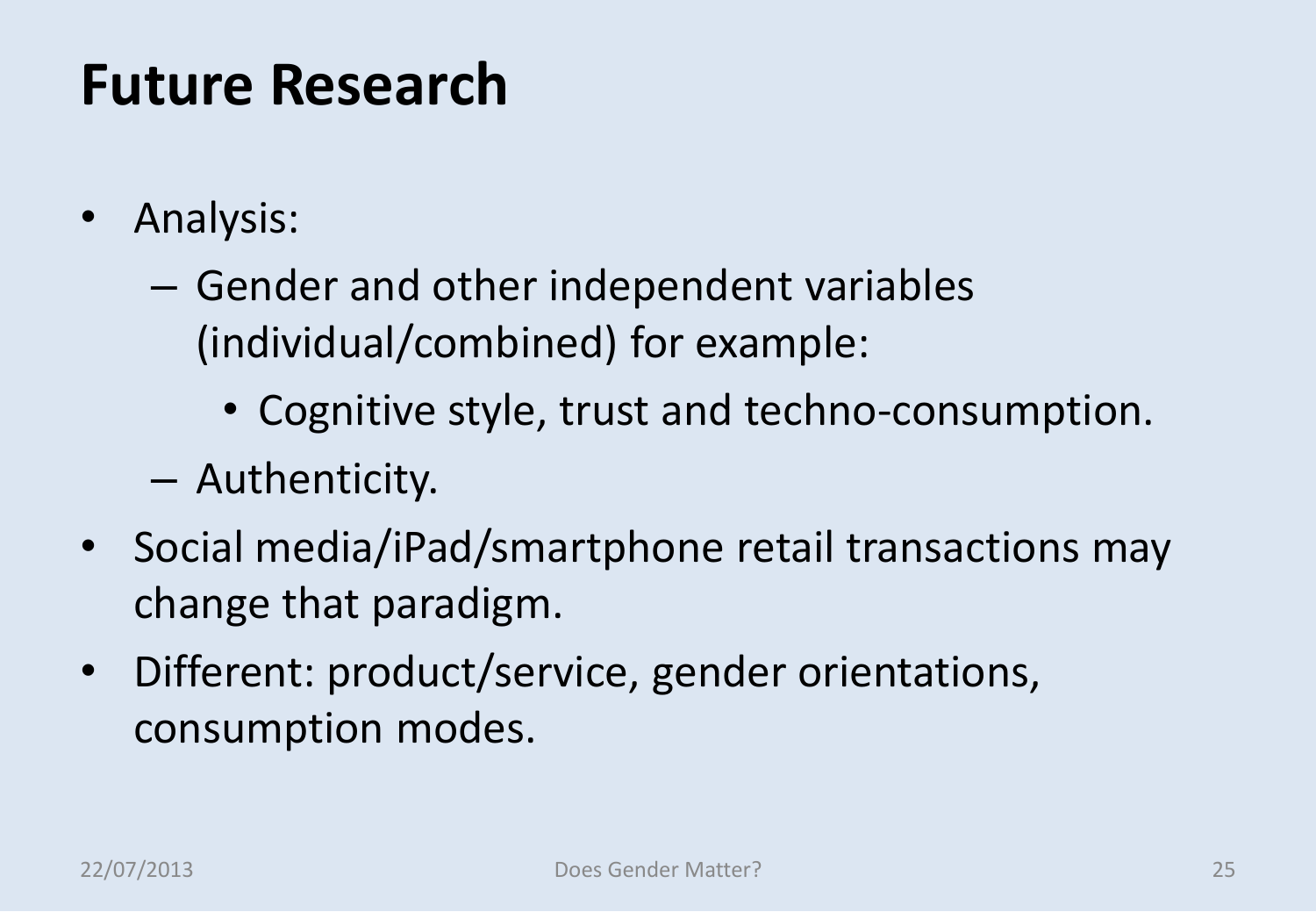### **Limitations**

- Grounded theory qualitative.
- Link to actual behaviour.
- Measure offline shopping motivation and intentions.